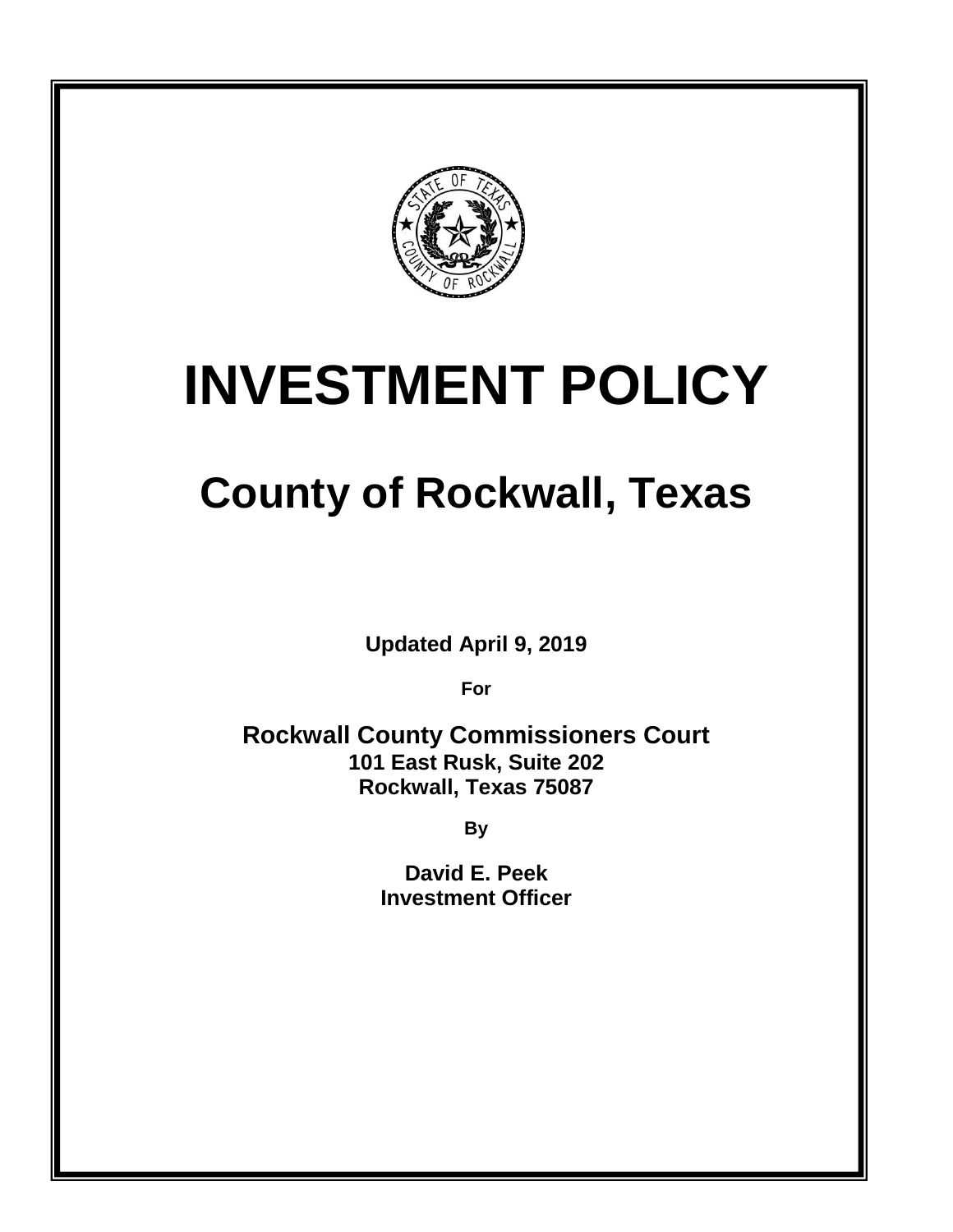#### **Revisions for the April 2019 Update**

#### **April 9, 2019 Revisions**

- 1. Made minor typographical changes throughout.
- 2. Made minor Font size and Font style changes throughout.
- 3. Page  $8$  Certificates of Deposit, removed "as amended by the 79<sup>th</sup> Regular Session of the State Legislature."
- 4. Page 9 6.e., Texas Class, changed "MBIA Asset Management" to "Public Trust Advisors, LLC"
- 5. Page 10 Delivery vs. Payment, added "DTC eligible (brokered) CDs" to the list of authorized investments adhering to the delivery vs. payment method of purchase.
- 6. Page 13 Safekeeping, added "Non DTC eligible (physical CDs)" and "NCUA" to the safekeeping requirement.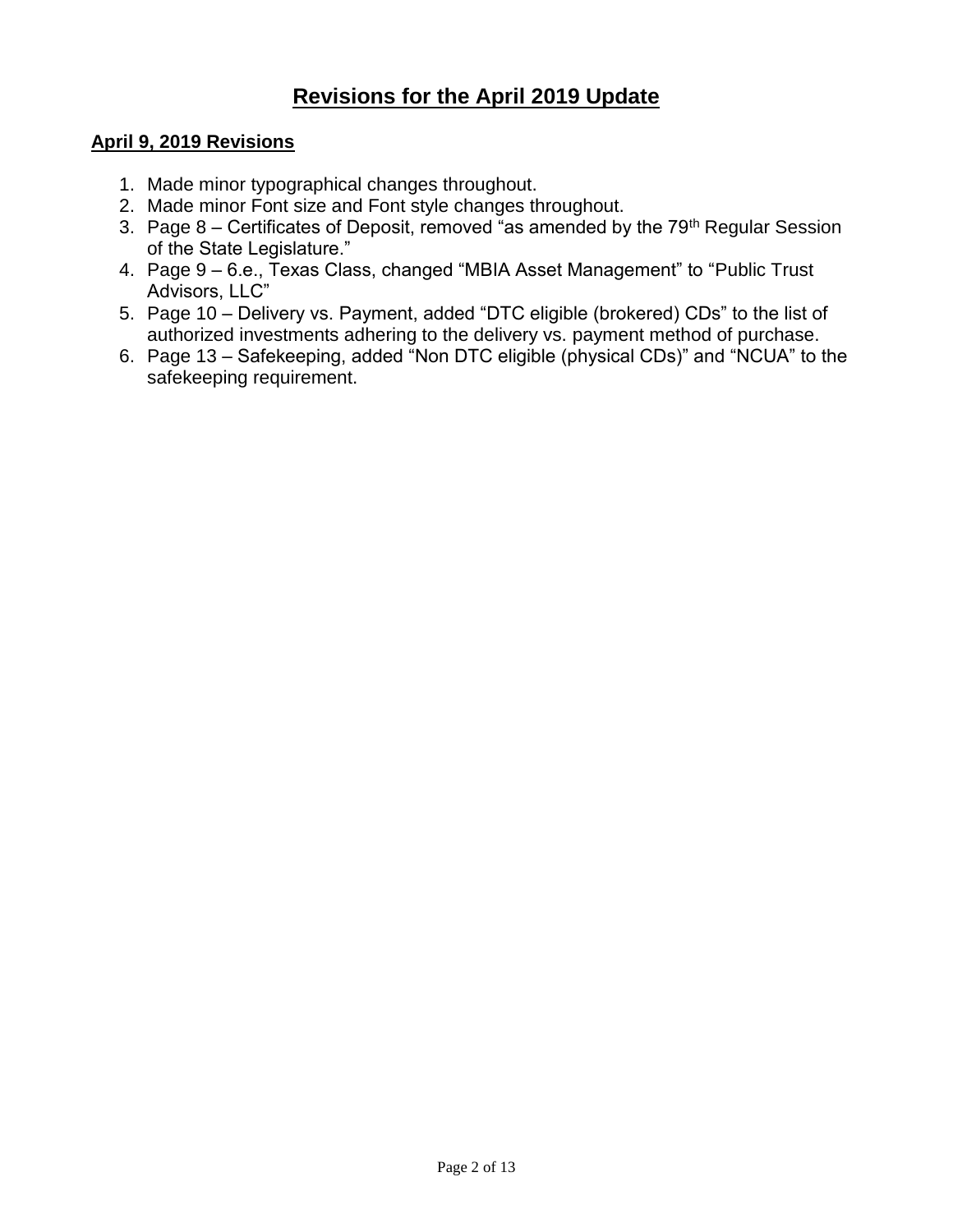### **TABLE OF CONTENTS**

| L.                                                  | <b>INVESTMENT AUTHORITY AND SCOPE OF POLICY</b><br><b>General Statement</b><br><b>Funds Included</b><br><b>County Investment Officer</b>                                                                                                            | <b>Page</b><br>4 |  |
|-----------------------------------------------------|-----------------------------------------------------------------------------------------------------------------------------------------------------------------------------------------------------------------------------------------------------|------------------|--|
| П.                                                  | <b>INVESTMENT OBJECTIVES</b><br><b>General Statement</b><br>Safety and Maintenance of Adequate Liquidity<br><b>Diversification</b><br>Yield<br>Maturity<br>Quality and Capability of Investment Management                                          | 5                |  |
| III.                                                | <b>INVESTMENT STRATEGIES</b><br><b>General Statement</b><br>Investment Strategies Applicable to Fund Types                                                                                                                                          | 6                |  |
| IV.                                                 | <b>INVESTMENT TYPES</b><br><b>General Statement</b><br><b>Allowed Investment Types</b><br>Prohibited                                                                                                                                                | 8                |  |
| V.                                                  | <b>INVESTMENT RESPONSIBILITY AND CONTROL</b><br><b>Investment Institutions Defined</b><br>Qualifications for Approval of Broker/Dealers<br><b>Standards of Operation</b><br>Delivery vs. Payment<br><b>Audit Control</b><br><b>Standard of Care</b> | 10               |  |
| V.                                                  | <b>INVESTMENT REPORTING AND PERFORMANCE EVALUATION</b><br><b>Quarterly Report</b><br>Notification of Investment Changes                                                                                                                             | $12 \,$          |  |
| VI.                                                 | <b>INVESTMENT COLLATERAL AND SAFEKEEPING</b><br><b>Collateral and Insurance</b><br>Safekeeping                                                                                                                                                      | 13               |  |
| <b>Attachment A - INVESTMENT POLICY RESOLUTIONS</b> |                                                                                                                                                                                                                                                     |                  |  |
| Attachment B - INVESTMENT OFFICER CERTIFICATIONS    |                                                                                                                                                                                                                                                     |                  |  |
| Attachment C - BROKER/DEALER CERTIFICATION FORM     |                                                                                                                                                                                                                                                     |                  |  |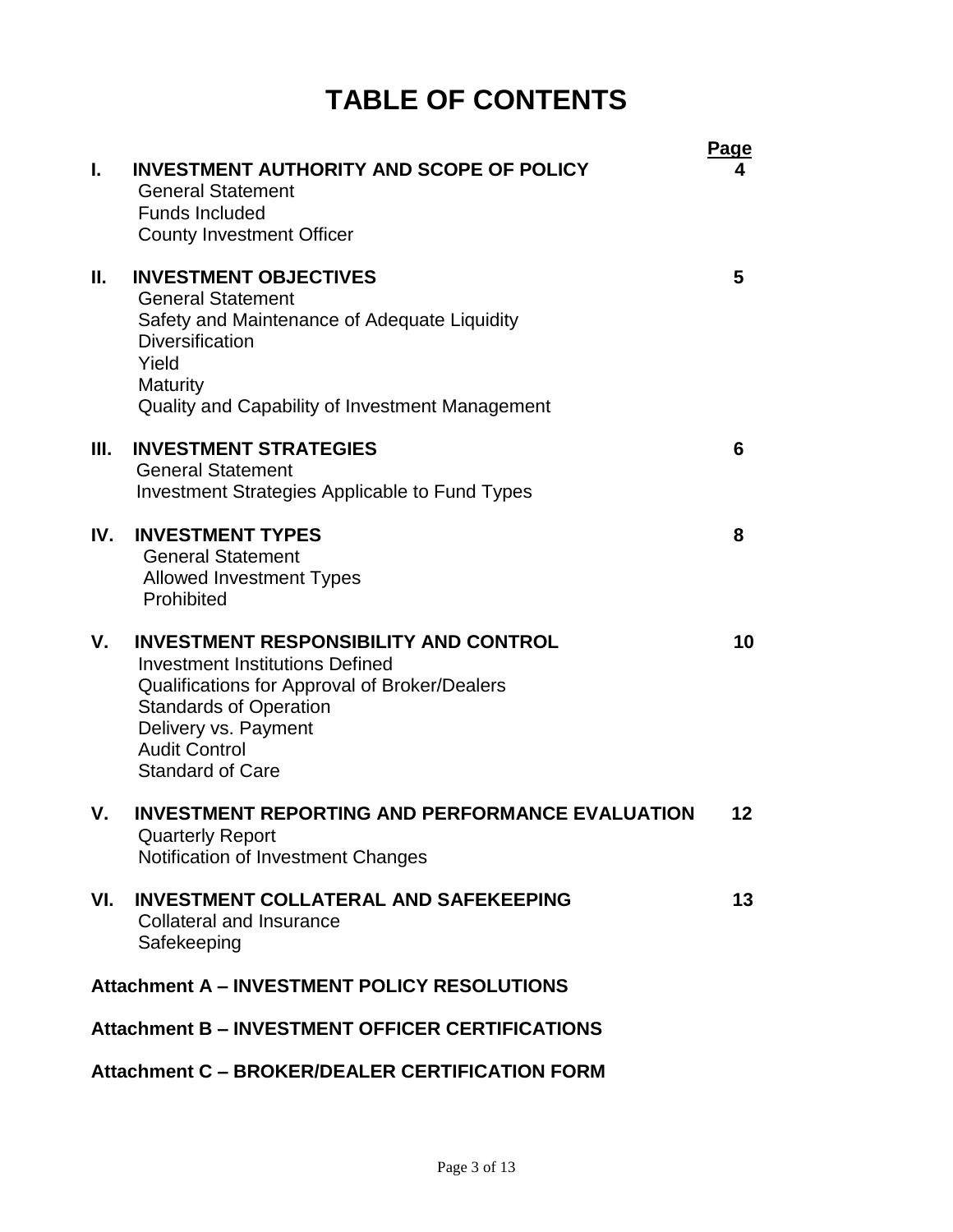#### **I. INVESTMENT AUTHORITY AND SCOPE OF POLICY**

#### **General Statement**

This policy serves to satisfy the statutory requirements of the Public Funds Investment Act (**PFIA**) as set forth in Local Government Code 116.112 and Government Code Chapter 2256, subchapters A&B to define and adopt a formal investment policy. This policy will be reviewed and adopted by resolution of the Commissioners Court at least annually.

#### **Funds Included**

This investment policy applies to all financial assets of all funds of the County of Rockwall, Texas, at the present time and any funds to be created in the future, and any other funds held in custody by the County Investment Officer unless expressly prohibited by law or unless it is in contravention of any depository contract between County of Rockwall and any depository bank.

#### **County Investment Officer**

In accordance with Sec.116.112 (A), Local Government Code and/or Chapter 2256, Sec. 2256.005(f) and (g), the County Investment Officer, under the direction of the County of Rockwall Commissioners Court, may invest County funds that are not immediately required to pay obligations of the County. The Commissioners Court shall designate by resolution one or more officer(s) or employee(s) as investment officer(s).

If the investment officer(s) has (have) a personal business relationship with an entity  $-$  or is (are) related within the second degree by affinity or consanguinity to an individual seeking to sell an investment to the County, the investment officer must file a statement disclosing that personal business interest or relationship with the Texas Ethics Commission and the County of Rockwall Commissioners Court.

As specified in Section 2256.008, the investment officer(s) shall attend at least one training session relating to the responsibilities under subchapter A of Chapter 2256 within 12 months after taking office or assuming duties. In addition, the investment officer(s) must attend an investment training session not less than once in a two-year period and receive not less than 10 hours of instruction relating to investment responsibilities under this subchapter from an independent source.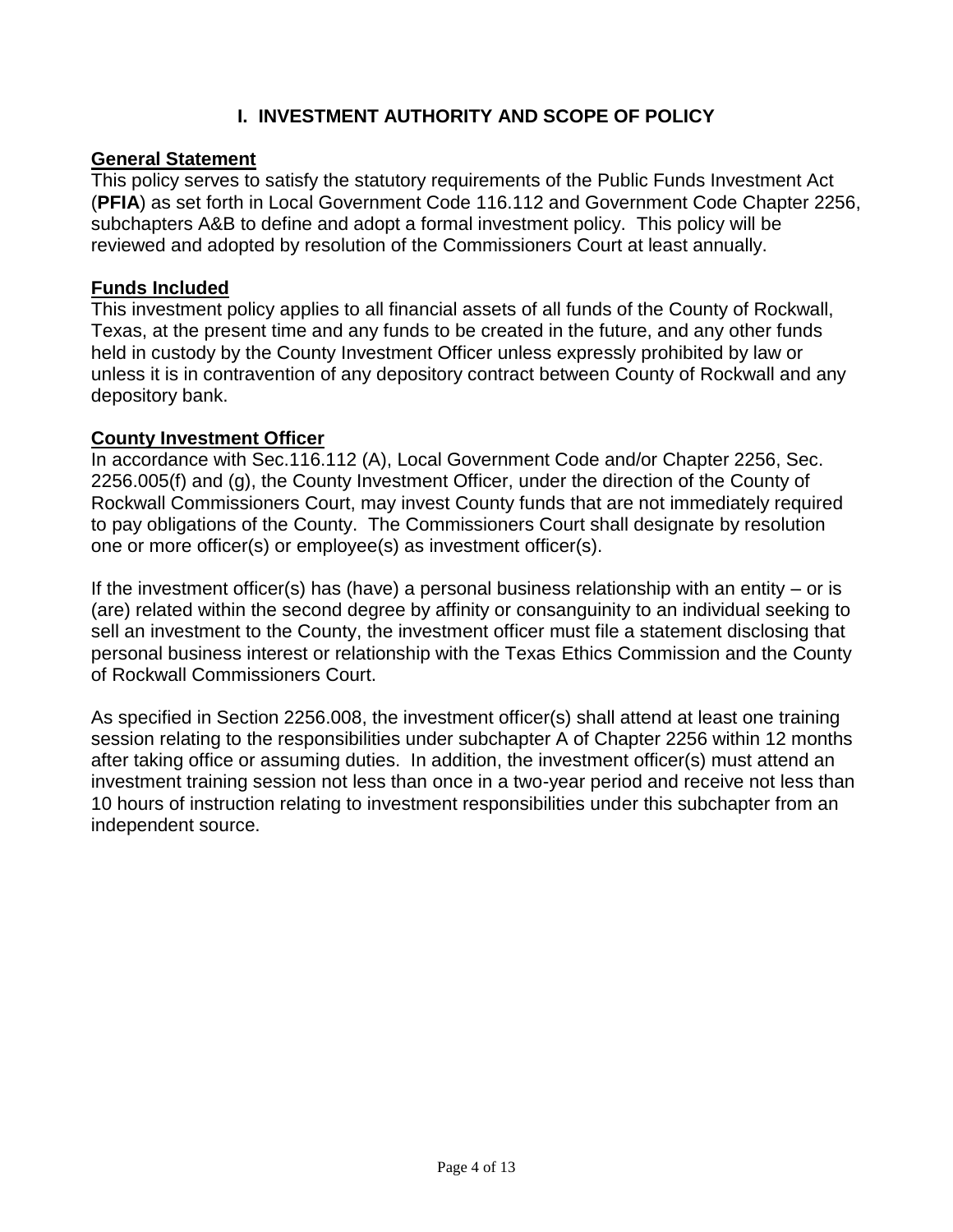#### **II. INVESTMENT OBJECTIVES**

#### **General Statement**

Funds of the County will be invested in accordance with federal and state laws, this investment policy, and written procedures. The County will follow investment strategies appropriate to each type of fund as hereinafter established in this document.

#### **Safety and Maintenance of Adequate Liquidity**

County of Rockwall is concerned about the return of its principal; therefore, safety of principal is the primary objective of any investment transaction. The County's investment portfolio must be structured in conformance with an asset / liability management plan that provides for the liquidity necessary to pay obligations as they become due.

#### **Diversification**

County of Rockwall will diversify its portfolio to eliminate the risk of loss resulting from over concentration of assets in a specific maturity, a specific issuer, or a specific class of investments. Its investment officer shall always select investments that provide for stability of income and reasonable liquidity.

#### **Yield**

It will be an objective of the County to earn the maximum rate of return allowed on its investments within the policies imposed by its safety and liquidity objectives, investment strategies for each fund, and state and federal law governing investment of public funds.

#### **Maturity**

Portfolio maturities will be structured to meet the obligations of the County first and then to achieve the highest return of interest. When the County has funds that will not be needed to meet current-year obligations, maturity restraints will be imposed based upon the investment strategy for each fund. The maximum allowable stated maturity of any individual investment held in the General Fund shall not exceed 60 months nor shall the invested amount in such securities exceed 15% of the General Fund operating reserve. The maximum allowable stated maturity of any individual investment held in all other funds shall not exceed 24 months.

#### **Quality and Capability of Investment Management**

It is the policy of the County to provide the training necessary for its investment officer and any other persons involved in the investment process to meet and maintain the requirements of the PFIA, Sec. 2256.008. It is desirable that the investment officer achieves and maintains the Certified Investment Officer (CIO) credential offered by the Texas Association of **Counties**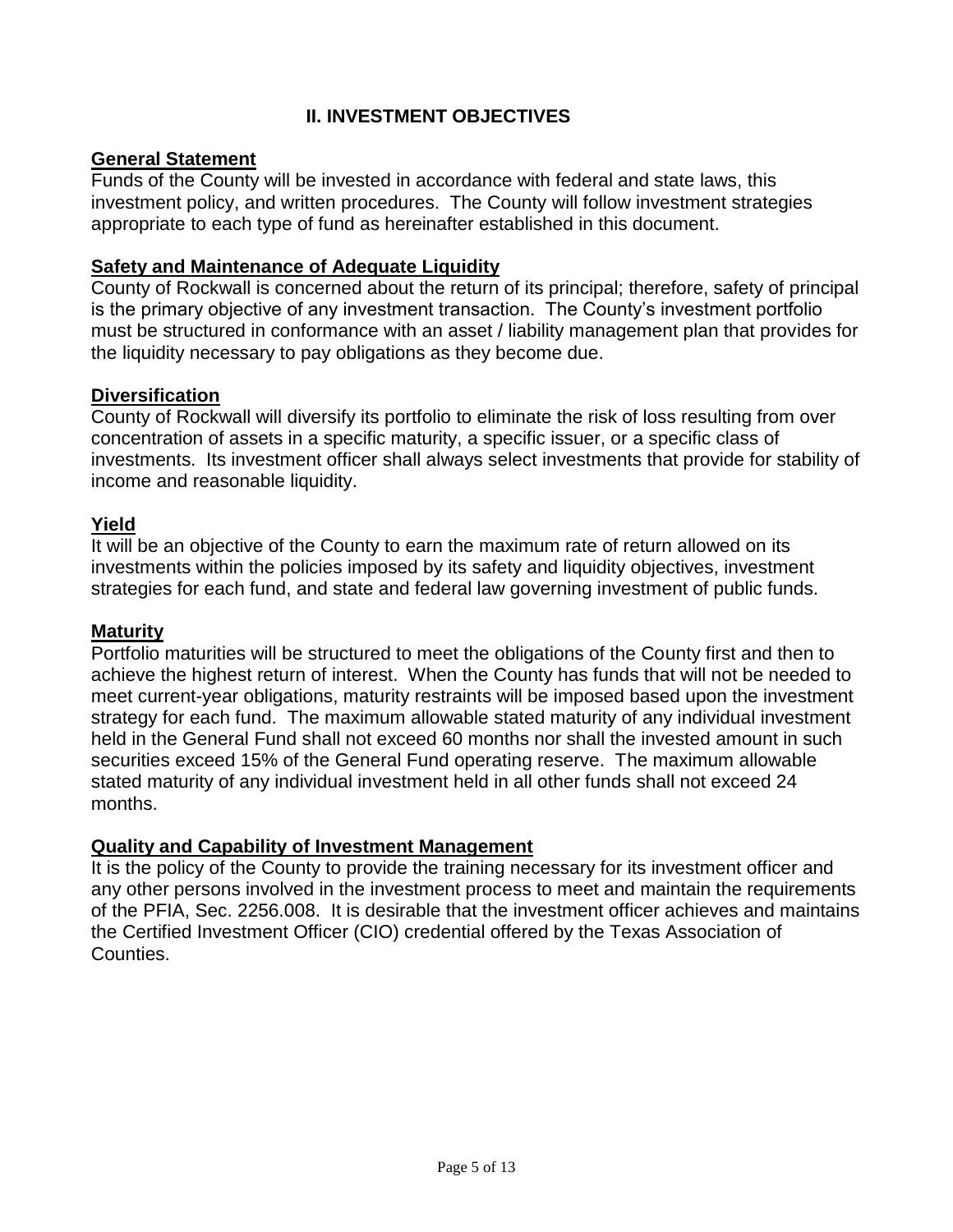#### **III. INVESTMENT STRATEGIES**

#### **General Statement**

In accordance with the PFIA Sec. 2256.005(d), a separate written investment strategy shall be developed for each type of fund under control of the County. Each strategy must describe the investment objectives for the particular fund type using the following priorities of importance:

- 1. Establishment of the suitability of the investment to the financial requirements of the fund
- 2. Preservation and safety of principal
- 3. Liquidity
- 4. Marketability of the investment if the need arises to liquidate the investment before maturity
- 5. Diversification of the investment portfolio
- 6. Earning a reasonable yield in view of achieving the foregoing priorities

#### **Investment Strategies Applicable to Fund Types**

All funds available for investment are maintained in the County Depository or investment pools as specified in Sec. 2256.016 until an investment is purchased. In managing its investment portfolio, the County will specifically avoid purchase of any investments or any investment practice not specifically authorized under terms of this document. In general, County of Rockwall's strategy is to maintain safety of principal and allow immediate liquidity, while returning highest yield. Monitoring of account balances at the depository bank ensures that total County funds, including those not under the control of the Treasurer's Officer, are fully collateralized.

The following sets forth the basic investment strategy for each fund type:

- **General Fund –** The resources associated with this fund shall be split between those associated with the current fiscal year and those resulting from prior fiscal year surpluses. Those for the current fiscal year are to be invested to ensure that funds are available to meet the operating needs of the County during the fiscal year. The investment of current fiscal year funds is to be determined based upon a forecast of cash flow requirements made at the beginning of the fiscal year and reviewed periodically. Prior fiscal year surplus balances may be invested to provide improved yield through a structured method that assures funds will be continuously available for reinvestment or to meet unforeseen needs. As noted earlier, the maximum stated maturity for any security held in this fund shall not exceed 60 months nor shall the total of such invested securities exceed 15% of the General Fund operating reserve.
- **Road & Bridge Fund –** All resources associated with this fund shall be invested to ensure that funds are available to meet the projected operating needs of the department.
- **Debt Service Fund –** The resources for this fund shall be invested in a local government investment pool and used to meet the debt service obligations of the County.
- **Capital Project Funds –** Monies received from the sale of bonds or other types of debt obligations that are for the purpose of supporting capital purchases or major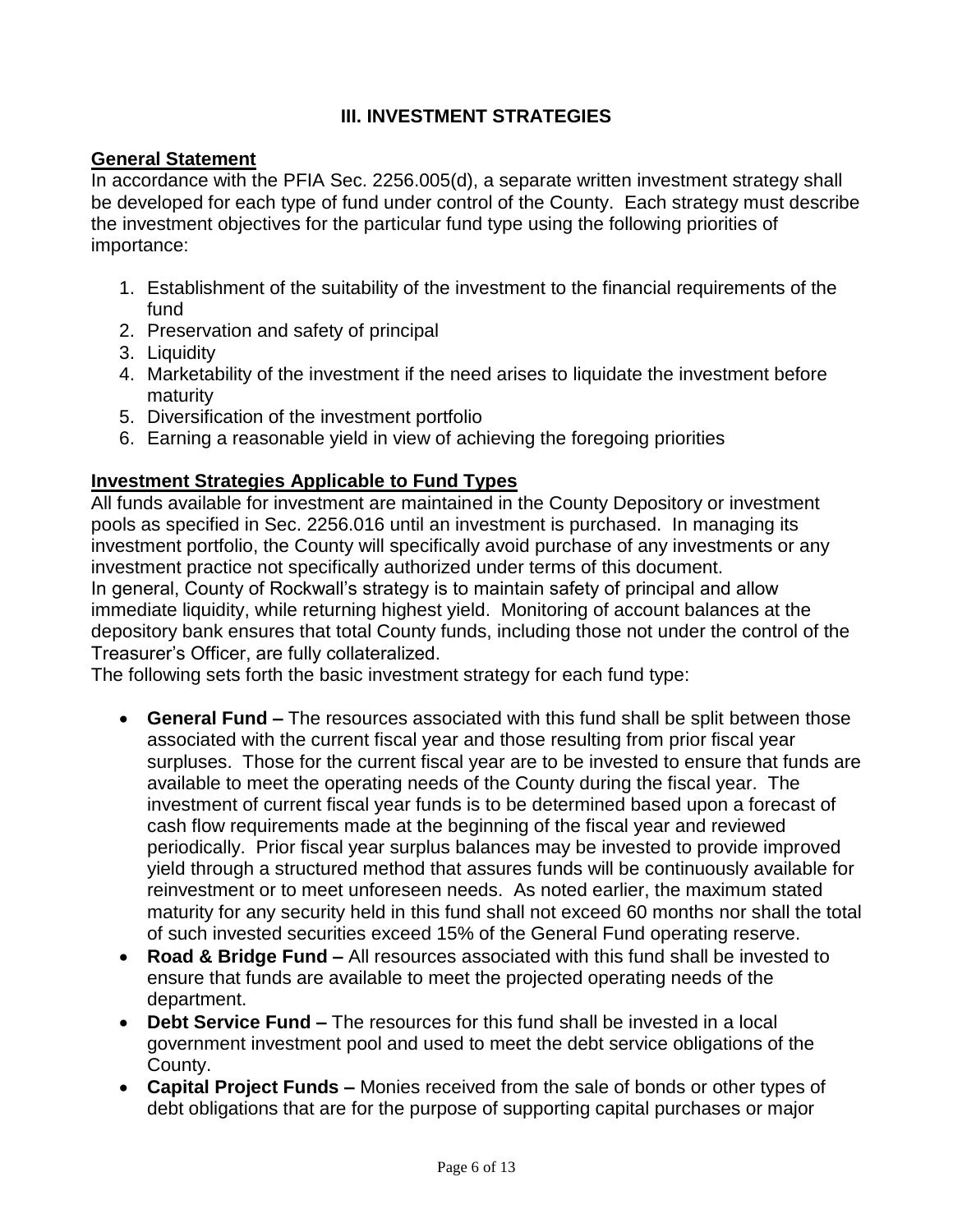improvement projects shall be invested in securities that will safely meet the cash flow needs of the applicable project or projects.

- **Tax Assessor / Collector Funds –** These are funds that are collected by the department and held prior to disbursement to the County Treasurer, State Agencies, individual taxpayers, etc. These funds are to be maintained in the County's Depository pending appropriate disposition.
- **County Clerk Trust Funds –** These are funds that are deposited in the registry of the County Courts and the Commissioners Court. These funds are to be invested in securities that meet the availability requirements set forth in court orders.
- **District Clerk Trust Funds –** These are funds that are deposited in the registry of the District Courts. These funds are to be invested in securities that meet the availability requirements set forth in court orders
- **Insurance Trust Fund –** This fund receives monies from the County, its employees and insurance distributions that are used to pay medical insurance claims, stop loss insurance premiums, administrative and consultation fees, flexible spending and dependent care reimbursements, and to establish reserves. These funds are to be invested in the depository bank and local government investment pools to ensure immediate availability. Funds remaining from prior fiscal years or specified as reserves may be invested in longer term securities not exceeding 24 months stated maturity.
- **Special Revenue Funds –** This includes monies received for legally restricted purposes such as grants. These funds are to be invested in very short term securities unless the benefiting organization provides a cash flow that allows a longer duration investment.
- **New or Funds not Listed –** Should a new fund be created or an existing type of fund failed to have been listed here, the investment officer will present an addendum to this section of the policy for approval by resolution of the Commissioners Court establishing its identification and its investment strategy.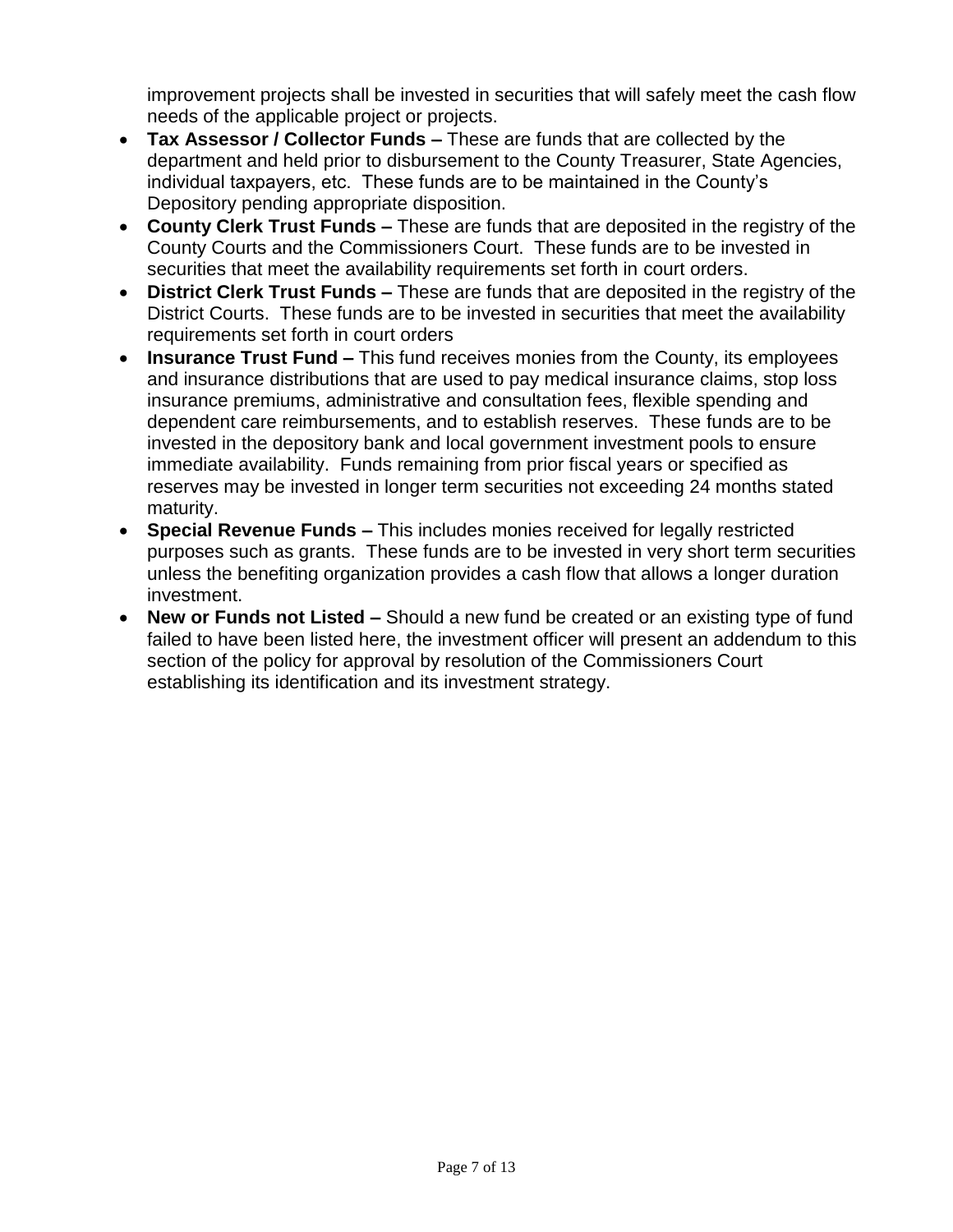#### **IV. INVESTMENT TYPES**

#### **General Statement**

Each and all investments made by the investment officer must comply with the PFIA 2256, subchapter A and all federal, state and local statutes, rules or regulations.

#### **Allowed Investment Types**

Subchapter A allows investments of many types; however this policy restricts County of Rockwall to the following investment types:

#### **1. Obligations of, or guaranteed by, governmental entities:**

- a. Obligations, including letters of credit of the United States or its agencies and instrumentalities;
- b. Direct obligations of the state of Texas or its agencies and instrumentalities;
- c. Collateralized mortgage obligations directly issued by federal agency or instrumentality of the United States, the underlying security for which is guaranteed by an agency or instrumentality of the United States with a stated final maturity of less than ten years;
- d. Other obligations, the principal and interest of which are unconditionally guaranteed or insured by, or backed by the full faith and credit of this state or the United States or their respective agencies and instrumentalities; and
- e. Obligations of states, agencies, counties, cities, and other political subdivisions of any state rated as to investment quality by a nationally recognized investment rating firm not less than "A" or its equivalent.

#### **2. Certificates of Deposit issued by a state or national bank meeting the specifications set for in Sec. 2256.010.**

- a. The County is specifically permitted to invest in CDs using deposit placement services such as, but not limited to CDARS. CDARS is a deposit placement service offered through members of the Promontory Network. The process allows the investment officer to place a lump sum amount exceeding the FDIC limit with the service provider who in turn distributes the amount among multiple banks, thereby insuring that no individual deposit exceeds the FDIC insured limit.
- b. To the extent permitted by law, the County may invest in brokered CDs.
- **3. A fully collateralized repurchase agreement, as defined in Sec. 2256.011 of the**  PFIA**.**
- **4. Commercial paper as permitted and defined in Sec. 2256.013 of the** PFIA.
- **5. Mutual funds and money market mutual funds with limitations described below:**
	- a. A no-load money market mutual fund is authorized if it:
		- i. is regulated by the Securities and Exchange Commission;
		- ii. provides a prospectus and other information required by the Securities Exchange Act;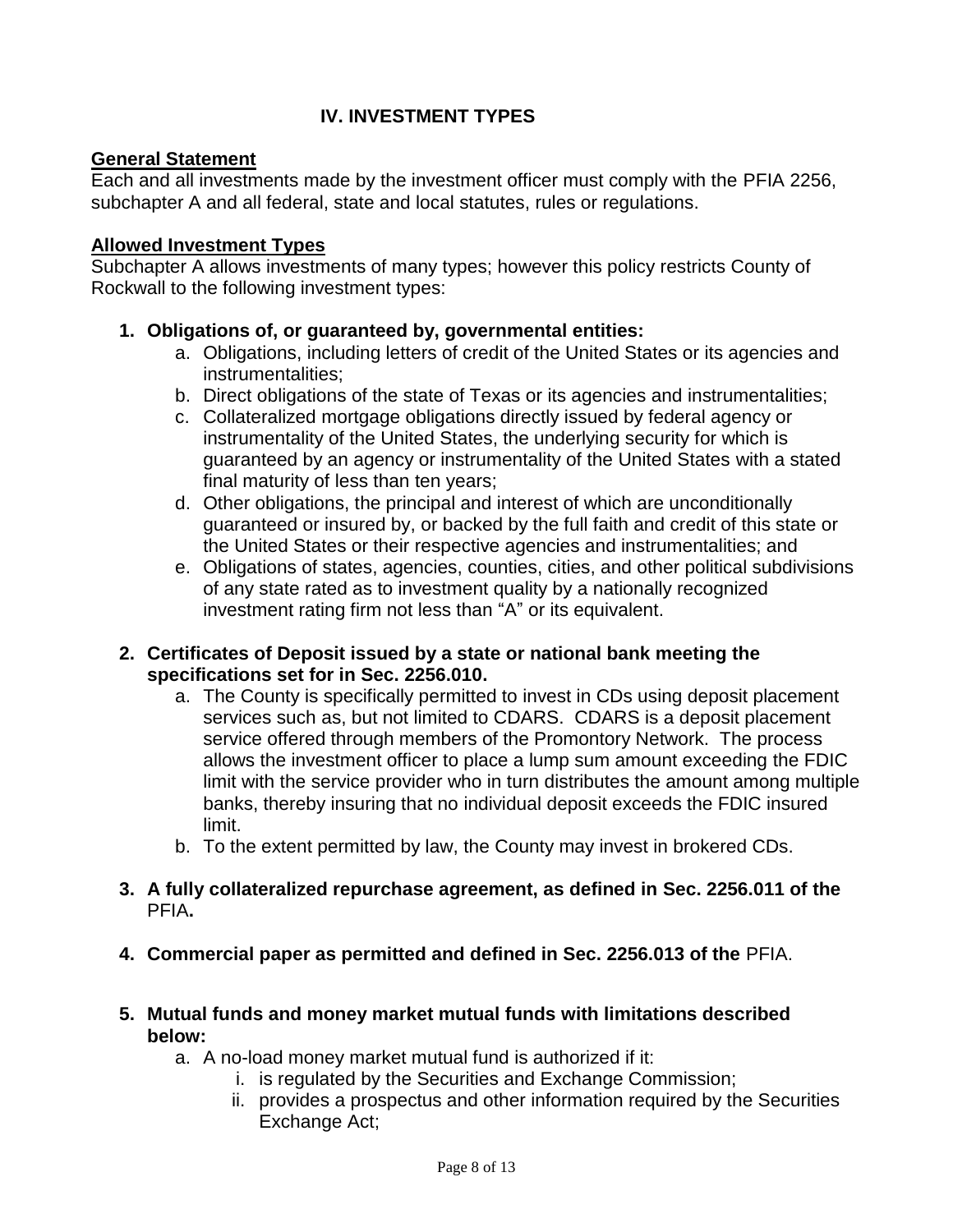- iii. has a dollar-weighted average stated maturity of 90 days or fewer; and
- iv. includes in its investment objectives the maintenance of a stable net asset value of \$1 for each share.
- b. A no-load mutual fund is authorized if it:
	- i. is registered with the Securities and Exchange Commission;
	- ii. has an average weighted maturity of less than two years;
	- iii. is invested exclusively in obligation approved under subchapter A of Sec. 2256 of the PFIA;
	- iv. is continuously rated as to investment quality by at least one nationally recognized investment rating firm of no less than AAA or its equivalent; and
	- v. conforms to the requirements set forth in Section 2256.016(b) and (c) relating to the eligibility of investment pools to receive and invest funds of investing entities.
- **6. Eligible Investment Pools (as discussed in the PFIA Section 2256.016-2256.019), including the following specific Local Government Investment Pools (LGIPs):**
	- a. TexPool, managed by Lehman Brothers or its successors
	- b. TexPool Prime, managed by Lehman Brothers or its successors
	- c. TexSTAR, managed by J.P. Morgan Chase & Company or its successors
	- d. LOGIC, managed by J.P. Morgan Chase & Company or its successors
	- e. Texas Class, managed by Public Trust Advisors, LLC or its successors

#### **Prohibited**

The investment officer may not invest in the security types prohibited by Sec. 2256.009(b).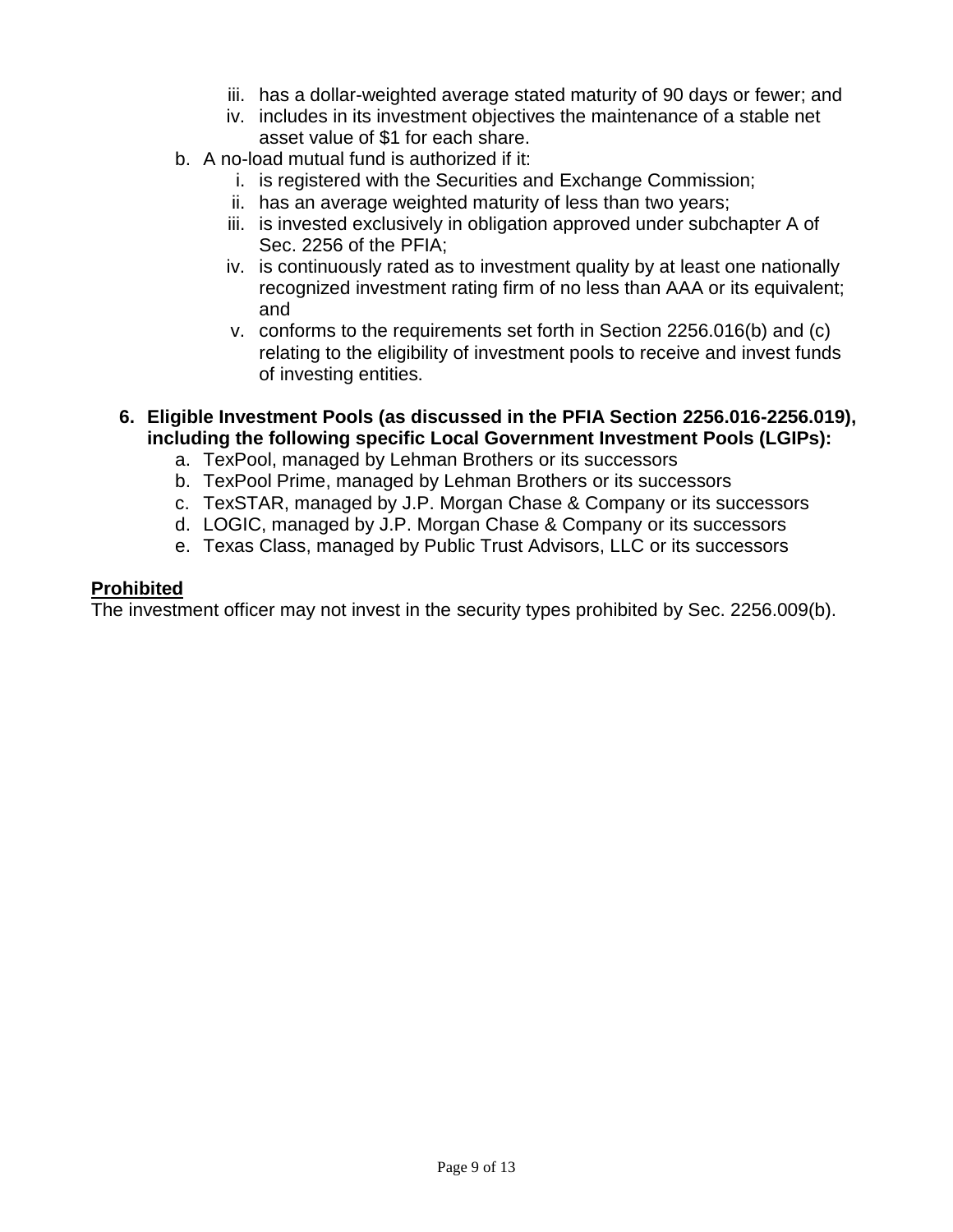#### **V. INVESTMENT RESPONSIBILITY AND CONTROL**

#### **Investment Institution Defined**

The County of Rockwall Investment Officer shall invest County funds with any or all of the following in institutions or groups consistent with federal and state law, and the current Depository Bank Contract:

- 1. depository bank;
- 2. other state or national banks domiciled in Texas that are insured by FDIC;
- 3. public funds investment pools rated no less than AAA or AAA-m, which have been authorized by Commissioners Court resolution
- 4. government securities brokers and dealers that meet the qualifications listed next.

#### **Qualifications for approval of Broker/Dealers**

A written copy of this investment policy shall be presented to any person seeking to sell to the county an authorized investment. The registered principal of the business organization seeking to sell an authorized investment shall execute a written instrument substantially to the effect that the registered principal has:

- 1. received and thoroughly reviewed the investment policy of this County; and
- 2. acknowledged that the organization has implemented reasonable procedures and controls in an effort to preclude imprudent investment activities arising out of investment transactions conducted between the County and the organization;

The investment officer may not buy any securities from a person who has not delivered to the County an instrument in substantially the form provided above. Attachment C hereto is a pro forma copy of the required certification. Annual recertification of each broker/dealer is not required unless the investment policy has been revised during its periodic review.

#### **Standards of Operation**

This County Investment Officer shall develop and maintain written administrative procedures for the operation of the investment program, consistent with this investment policy.

#### **Delivery vs. Payment**

It will be the policy of the County that all DTC eligible (brokered) CDs, Treasury Bills, Notes, Bonds and Government Agencies' securities shall be purchased using the delivery vs. payment (DVP) method through the Federal Reserve System. By doing so, County funds are not released until the County has received, through Federal Reserve wire, the securities purchased.

#### **Auditor Control**

The County of Rockwall Investment Officer will establish liaison with the County of Rockwall Auditor in preparing investment forms to assist the County Auditor for accounting and auditing control. The investment officer is subject to audit by the County Auditor. In addition, the County of Rockwall Commissioners Court, at a minimum, will have an annual financial audit of all County funds by an independent auditing firm, as well as a compliance audit of management controls on investments and adherence to this investment policy.

#### **Standard of Care**

Investments shall be made with judgment and care, under prevailing circumstances, that a person of prudence, discretion, and intelligence would exercise in the management of the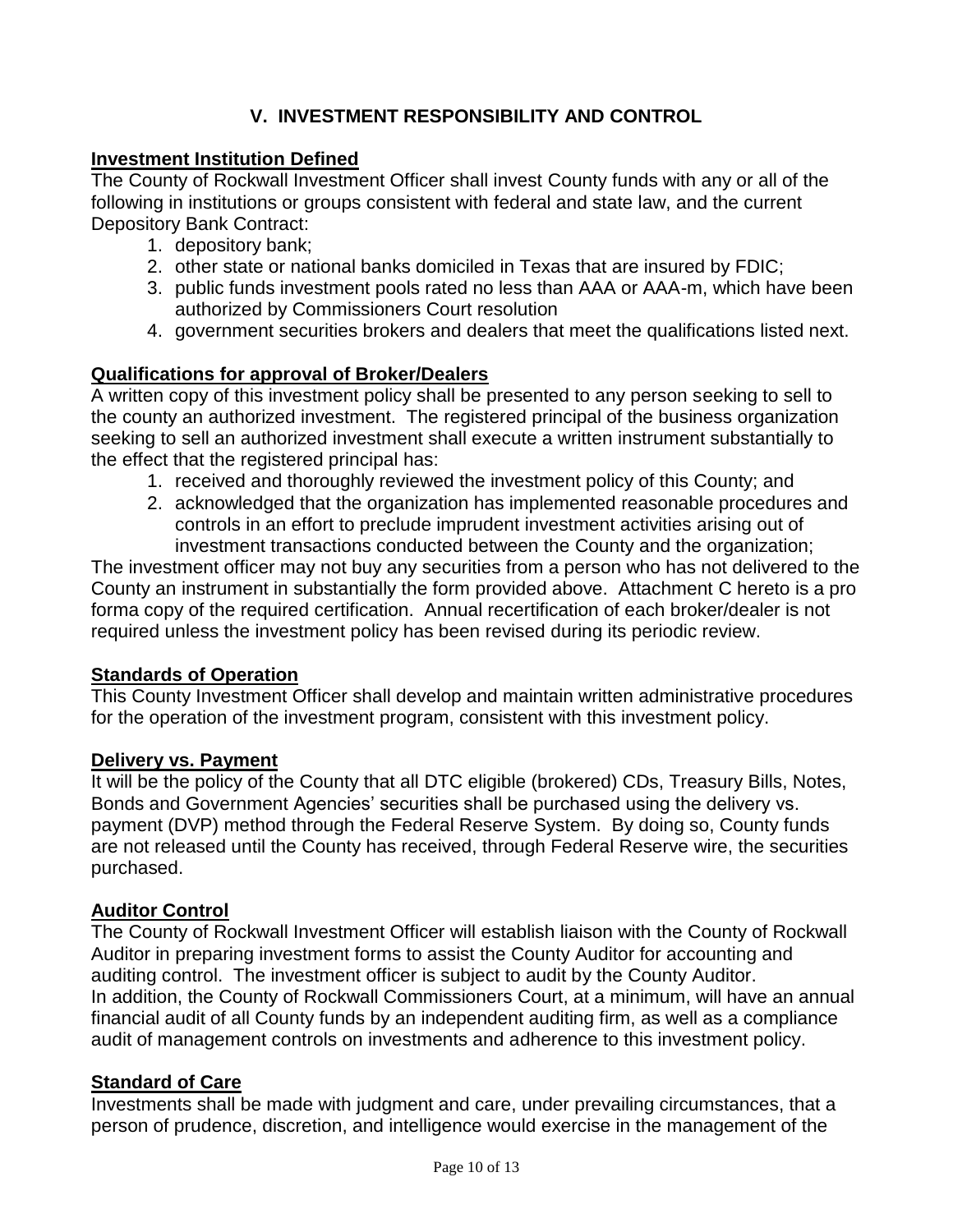person's own affairs, not for speculation, but for investment, considering the probable safety of capital and the probable income to be derived. Investment of funds shall be governed by the following investment objectives, in order of priority: preservation and safety of principal, liquidity, and yield. In determining whether an investment officer has exercised prudence with respect to an investment decision, the determination shall be made taking into consideration:

- 1. the investment of all funds, or funds under the County's control, over which the officer had responsibility rather than a consideration as to the prudence of a single investment; and
- 2. whether the investment decision was consistent with the written investment policy of the County.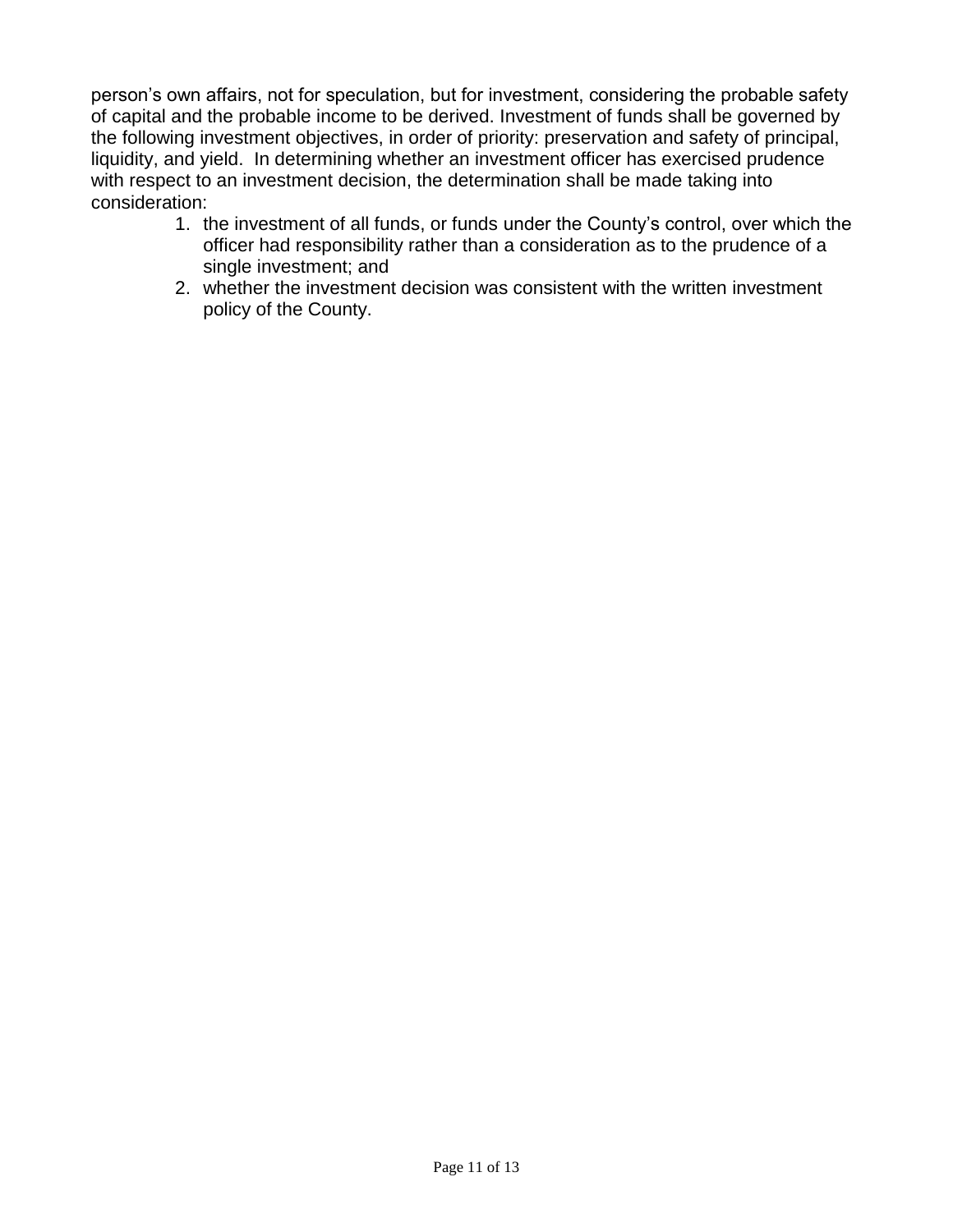#### **VI. INVESTMENT REPORTING AND PERFORMANCE EVALUATION**

#### **Quarterly Report**

At least quarterly, the investment officer shall prepare and submit to the Commissioners Court a written report of investment transactions of all county funds for the preceding reporting period, within a reasonable time after the end of the period. The report must:

- 1. describe the investment position of the County on the date of the report;
- 2. be prepared and signed by each investment officer of the County, if applicable;
- 3. contain a summary statement, prepared in compliance with generally accepted accounting principles, of each pooled fund group that states the:
	- a. beginning market value for the reporting period;
	- b. additions and changes to the market value during the period;
	- c. ending market value for the period; and
	- d. fully accrued interest for the reporting period;
- 4. state the book value and market value of each separately invested asset at the beginning and end of the reporting period by the type of asset and fund type invested;
- 5. state the maturity date of each separately invested asset that has a maturity date;
- 6. state the account or fund or pooled group fund in the County for which each individual investment was acquired; and
- 7. state the compliance of the investment portfolio of the county as it relates to:
	- a. the investment strategy expressed in this investment policy; and
	- b. relevant provisions of this chapter.
- 8. if an entity invests in other than money market mutual funds, investment pools or accounts offered by its depository bank in the form of certificates of deposit, or money market accounts or similar accounts, the reports prepared by the investment officers under this section shall be formally reviewed at least annually by an independent auditor, and the result of the review shall be reported to the governing body by that auditor.

#### **Notifications of Investment Changes**

It shall be the duty of the County of Rockwall Investment Officer to notify the County of Rockwall Commissioners Court of any significant changes in current investment methods and procedures prior to their implementation. Should the County of Rockwall Statement of Investment Policy conflict in any way with any portion of Chapter 2256, the language of the Government Code shall prevail.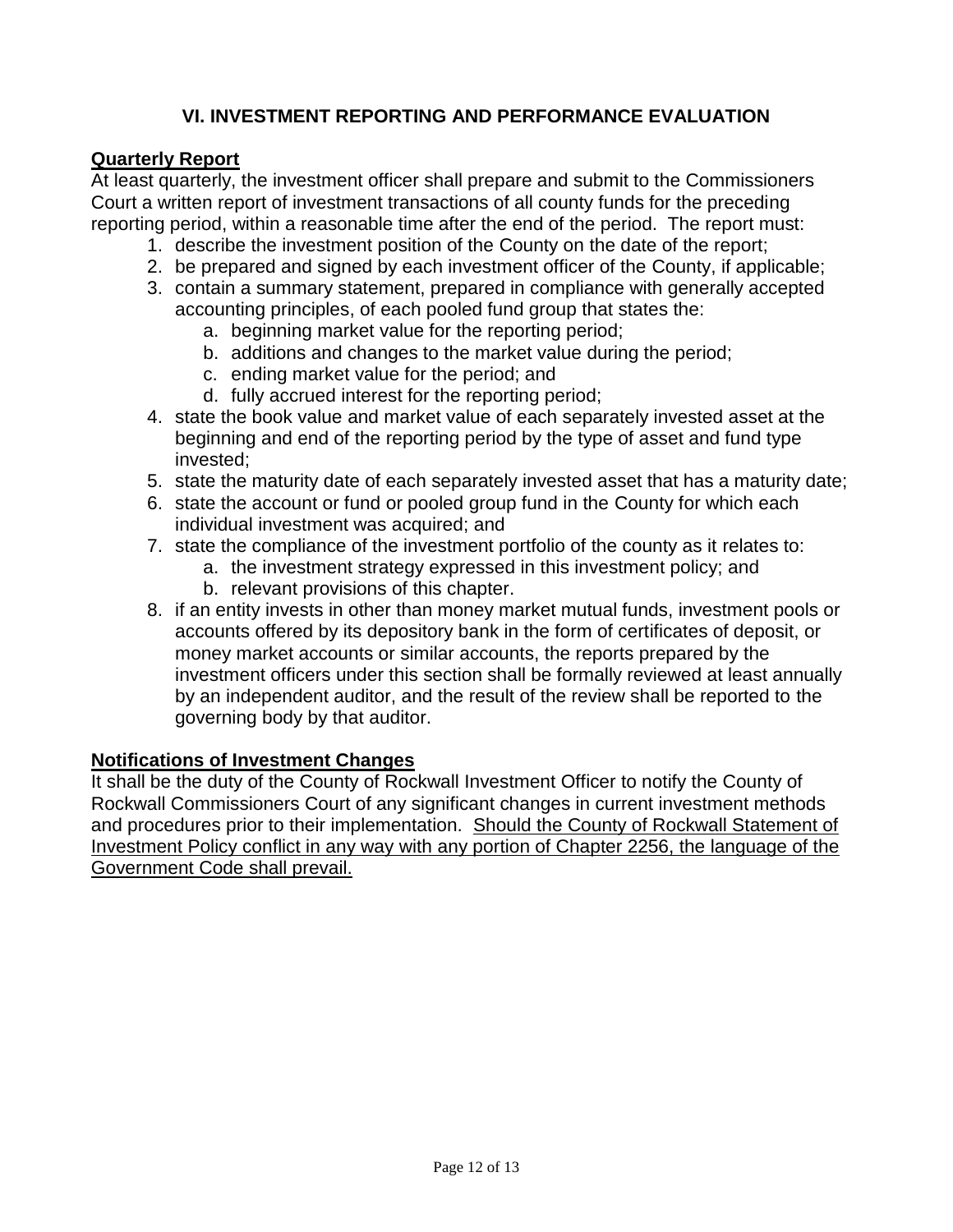#### **VII. INVESTMENT COLLATERAL AND SAFEKEEPING**

#### **Collateral and Insurance**

The County of Rockwall Investment Officer shall insure that all County funds are fully collateralized or insured consistent with federal and state law and current depository contract in one or more of the following manners: collateral must be pledged at a minimum of 102% of county funds on deposit, and that collateral must be allowed under Chapter 2257 of the Texas Government Code, (Public Funds Collateral Act). For example:

- 1. FDIC insurance coverage
- 2. Obligations of the United States or its agencies and instrumentalities.

#### **Safekeeping**

All purchased securities shall be held in safekeeping by the County, or a County account in a third party financial institution, or with the Federal Reserve Bank.

Non DTC eligible CDs (physical CDs), insured by the FDIC or NCUA, purchased outside the depository bank shall be held in safekeeping by either the County or a County account in a third party financial institution.

All pledged securities by the depository bank shall be held in safekeeping by the County, or a County account in a third party financial institution, or with Federal Reserve Bank.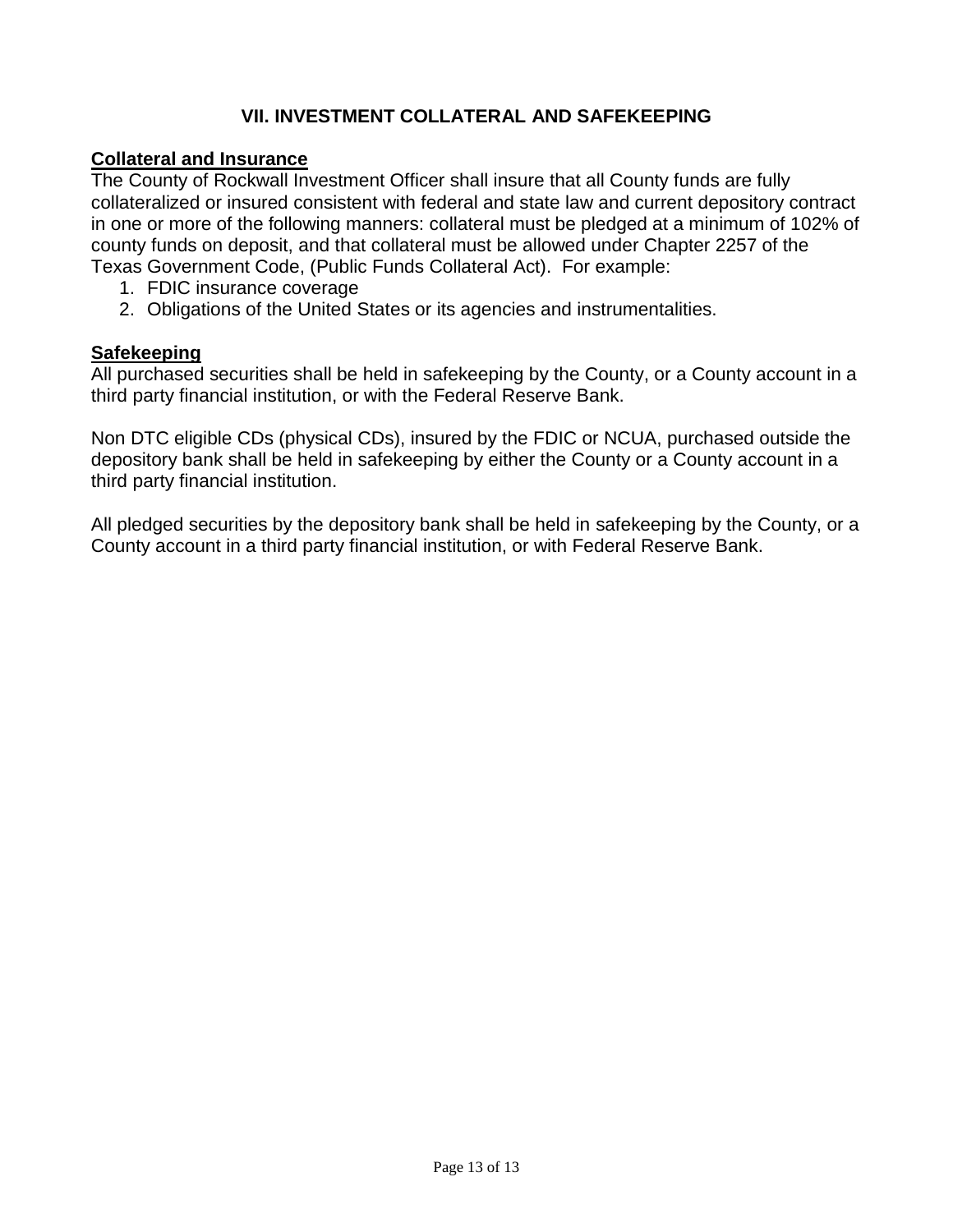## **Attachment A**

### **To**

## **County of Rockwall Investment Policy**

## **Resolutions**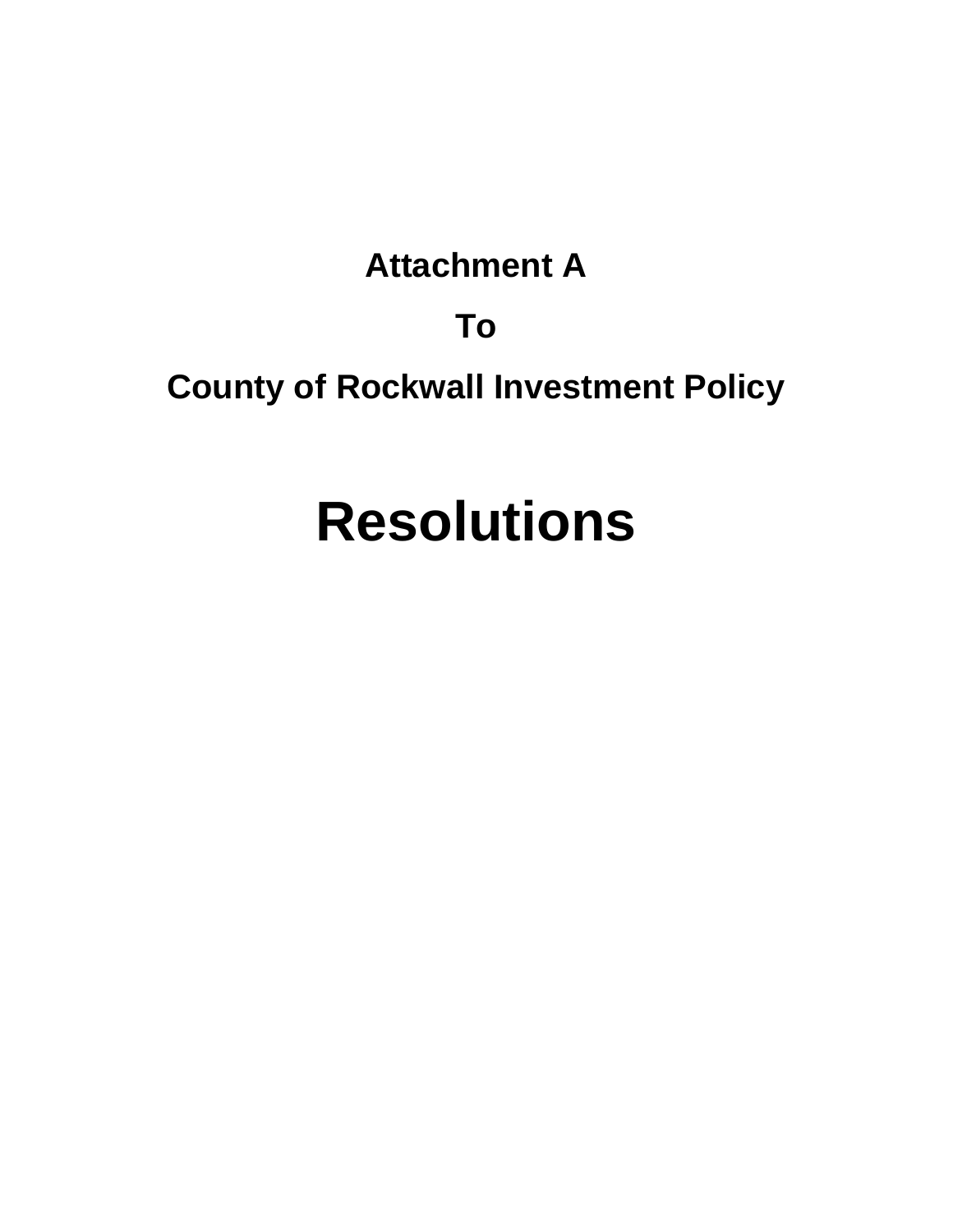

#### **RESOLUTION TO ADOPT REVISED INVESTMENT POLICY COUNTY OF ROCKWALL, TEXAS**

The Rockwall County Commissioners Court, having read and understood the County's Revised Investment Policy, and finding it in compliance with Chapter 2256 of Government Code, do hereby adopt and approve the County of Rockwall, Texas **Investment Policy.** 

Approved by Commissioners Court in a duly posted meeting on this 9th day of April, 2019

**David Sweet County Judge** 

Seviér, Comm. Pct. 1 **Cliff** 

3

Lee Gilbert, Comm.

David Magness, Co*ff*im. Pct.

Dennis Bailey, Comm.

**ATTES** 

**Shelli Miller, County Clerk**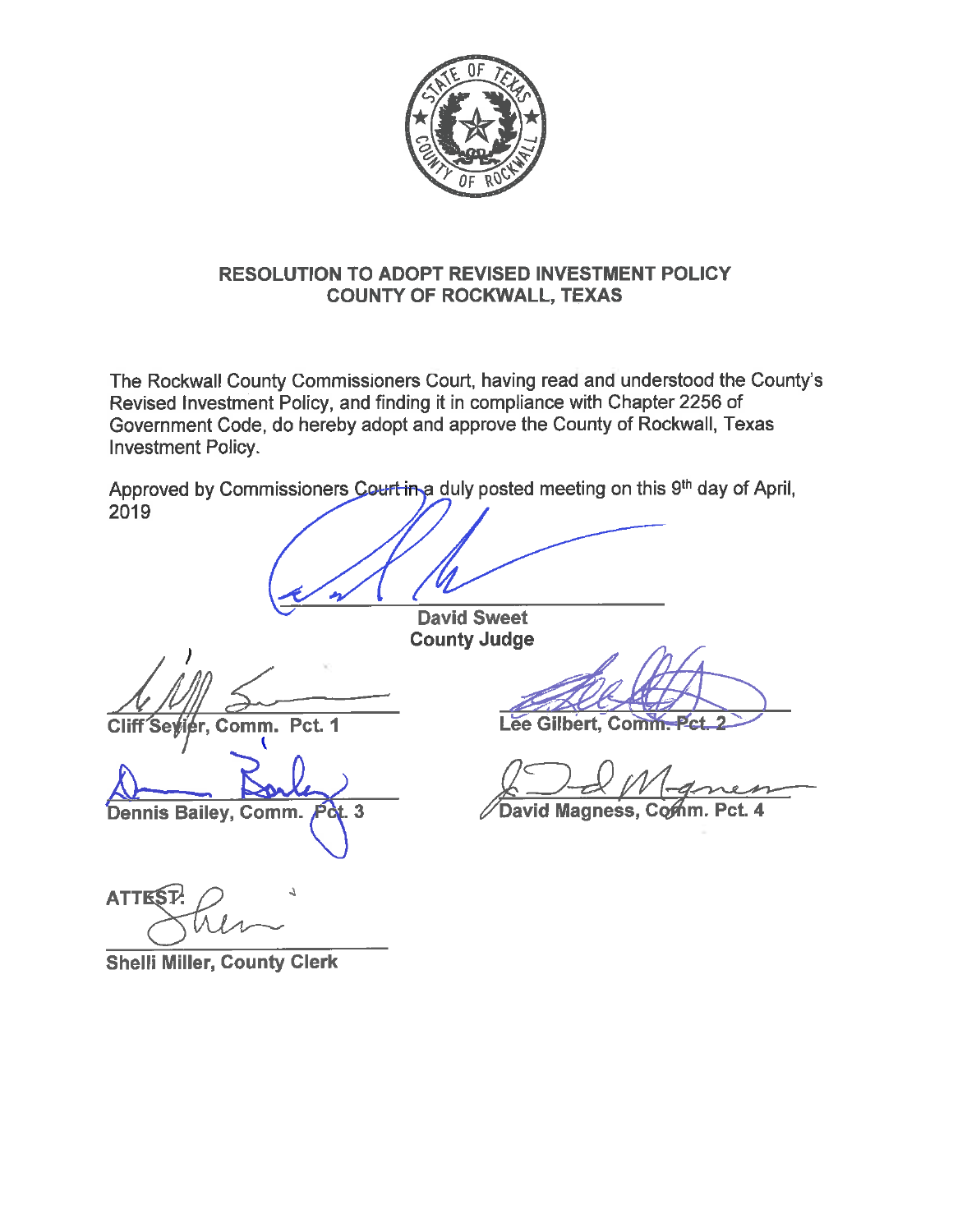**Attachment B**

**To**

**County of Rockwall Investment Policy**

# **Investment Officer Certifications**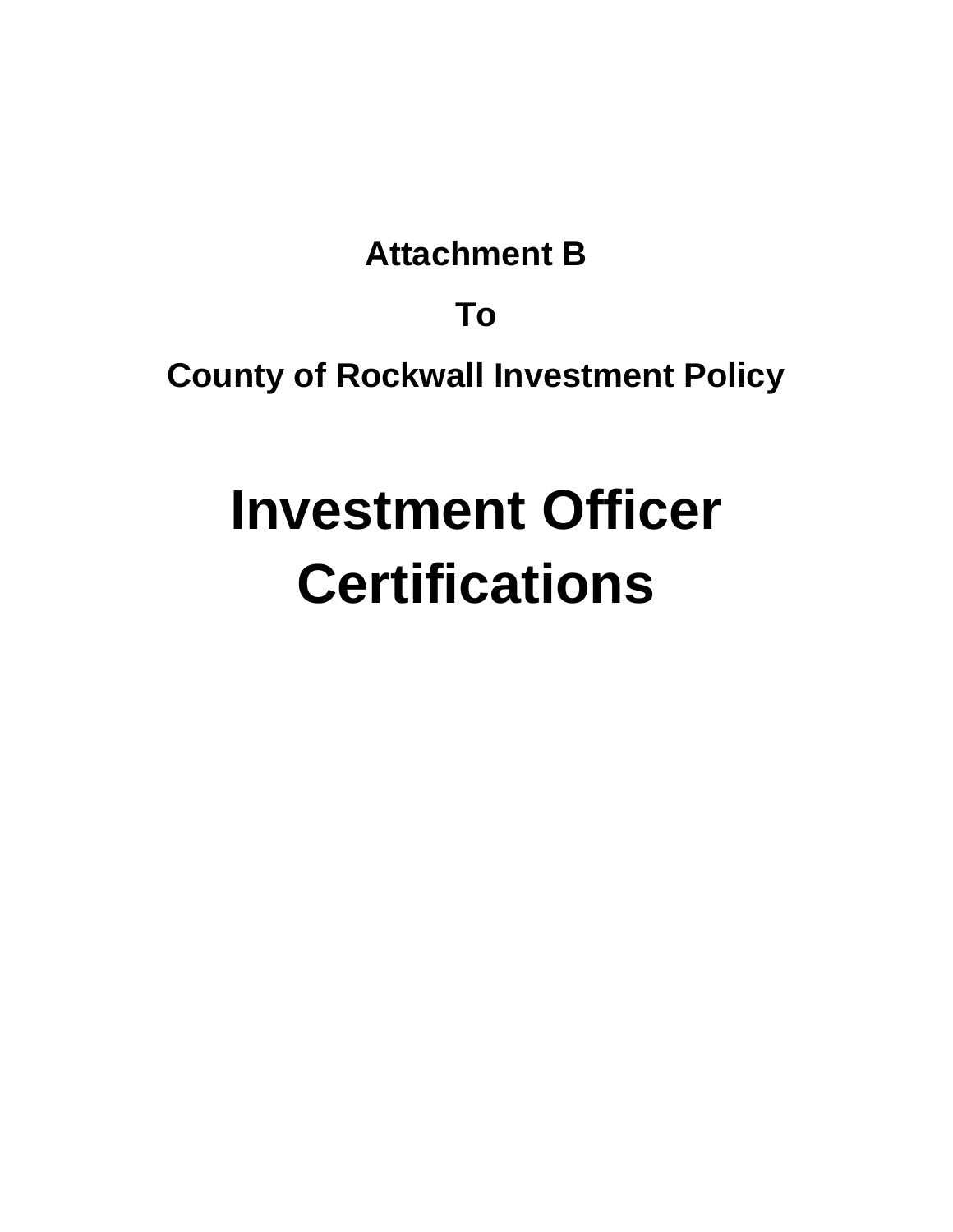County Treasurers' Association of Texas 2018 Certificate of Compliance Public Funds Investment Act



This Certifies That Hon. David Peek County Treasurer Rockwall County

Successfully completed the required hours of investment training approved by the County Treasurers' Association of Texas for the two year period fully satisfying the education requirements for County Treasurers established by chapter 2256 of the Texas Government Code, the Public Funds Investment Act, Section 2256.008. Investment Training; Local Governments.

**AND** Shartl

County Treasurers' Association of Texas Honorable Jan Hartl, President

1、 1、 1、 1、 1、 1、 1、

のうり あという かいかい アクライト

 $\frac{1000c}{2}$ 

Certification and Validation Committee Honorable Alan Dierschke, Chair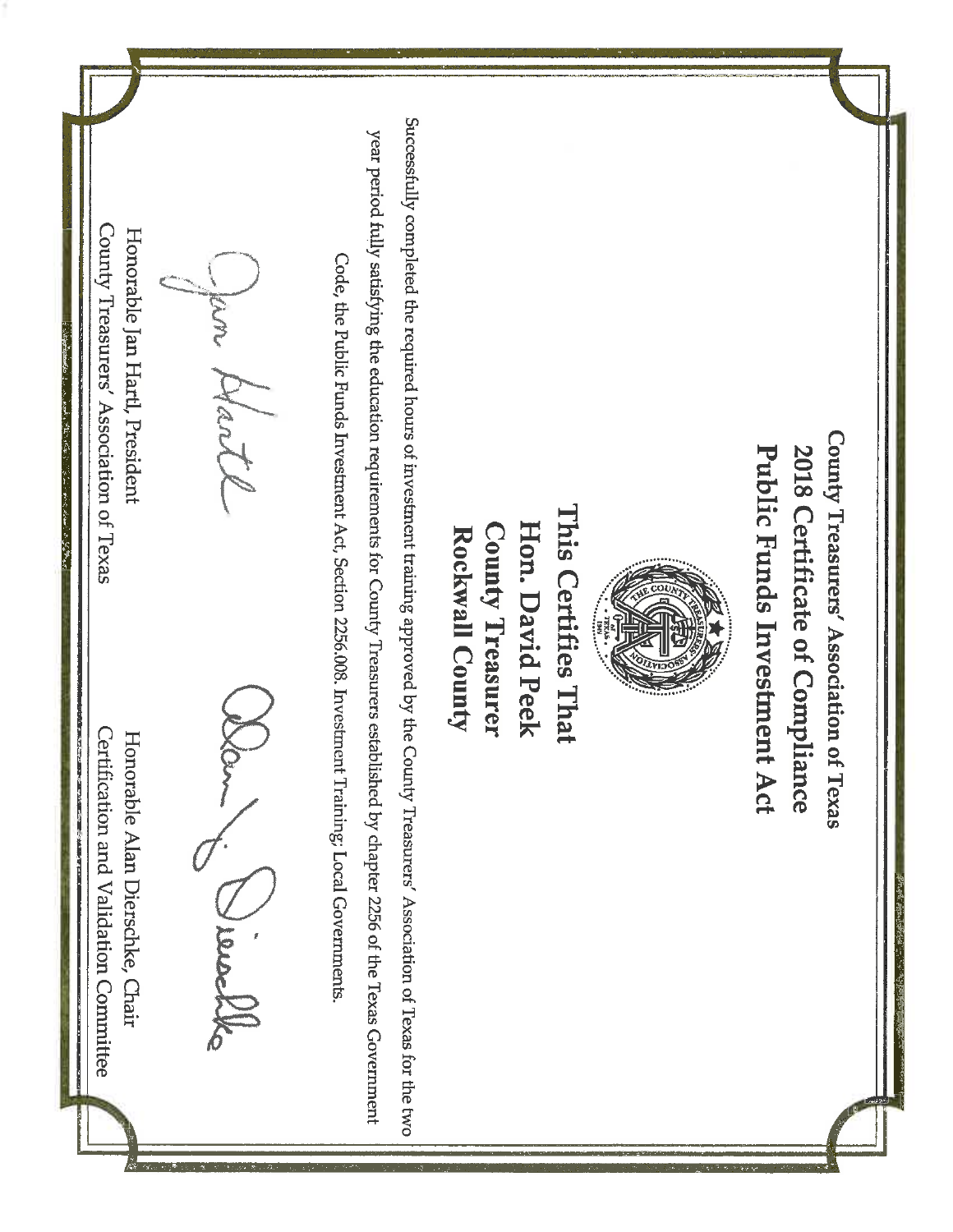

Lany Gallendo

Hon. Larry Gallardo, President

Suna M Redfore

Ms. Susan Redford, Executive Director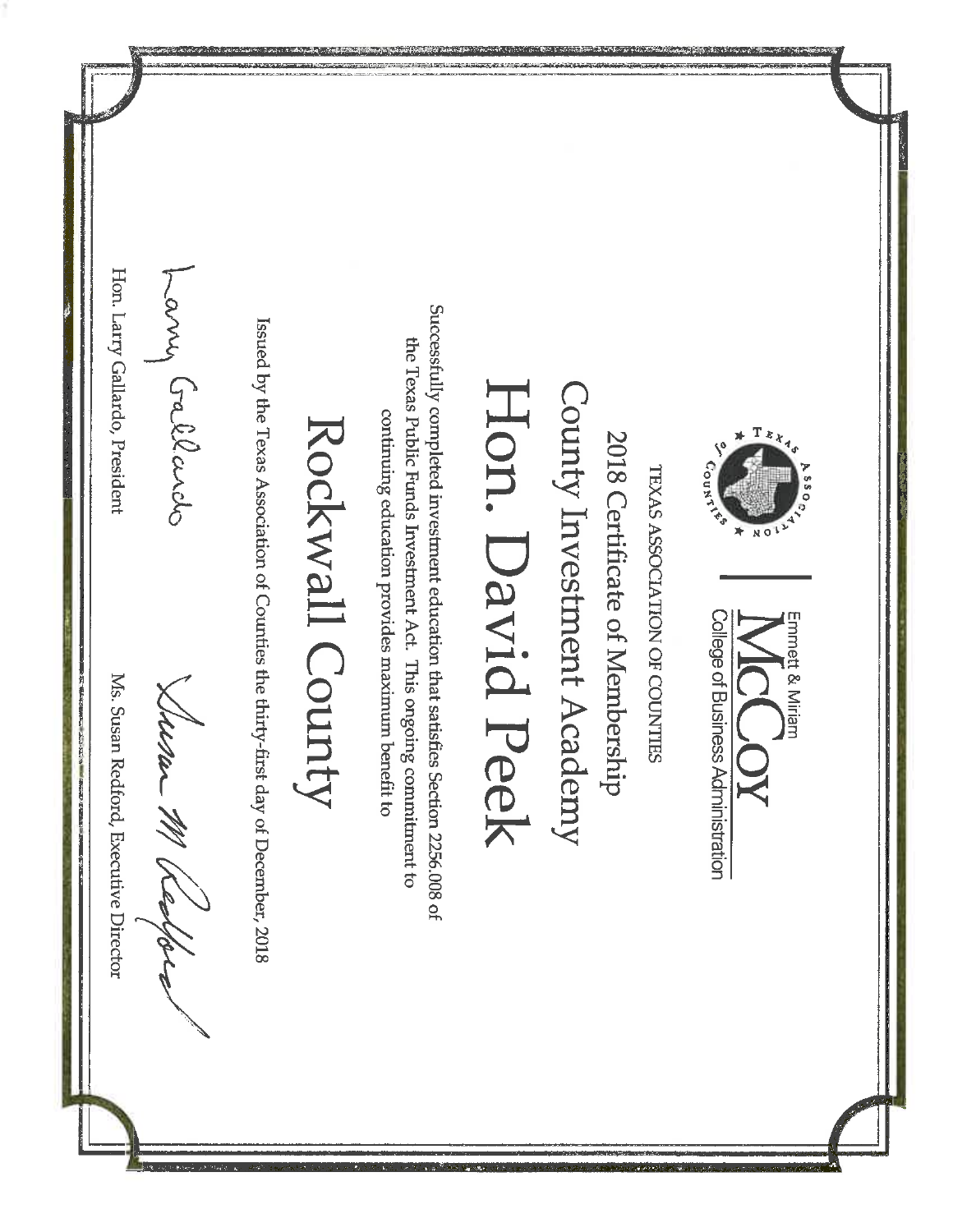### **TEXAS ASSOCIATION OF COUNTIES** PUBLIC FUNDS INVESTMENT ACT **CONTINUING EDUCATION** Reporting Period: 1/1/17 - 12/31/18

| <b>Hon. David Peek</b>         | ID: | 232188                |
|--------------------------------|-----|-----------------------|
| Treasurer                      |     | Phone: (972) 204-6100 |
| <b>Rockwall County</b>         |     | Fax: (972) 204-6109   |
| 1111 E Yellowjacket Ln Ste 306 |     |                       |
| Rockwall, TX 75087             |     |                       |

The requirements for the program are 10 hours of continuing education every 2 years. No hours may be carried forward to the next period.

| 7/31/17 2017 Conference of the County Investment Academy    | 5.00  |
|-------------------------------------------------------------|-------|
| 5/17/17 45th Annual County Treasurers' Continuing Education | 5.00  |
| 4/19/18 46th Annual County Treasurers' Continuing Education | 5.00  |
| 6/29/18 2018 Conference of the County Investment Academy    | 10.50 |

**Total Hours for Period: 25.50** 

#### You have completed your program.

You have met your 2017 - 2018 Public Funds Investment Act education requirement.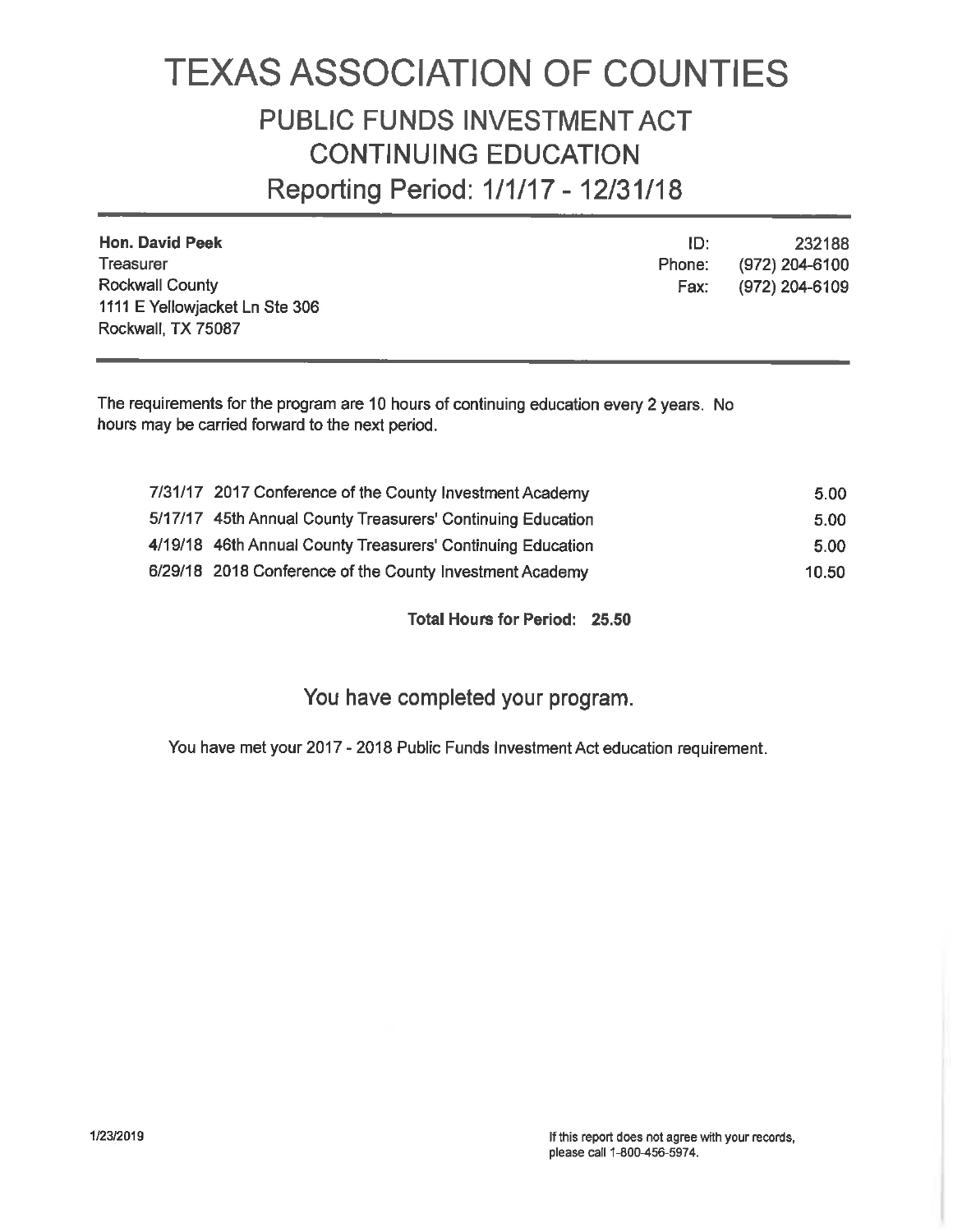## **TEXAS ASSOCIATION OF COUNTIES**

### **COUNTY INVESTMENT ACADEMY CONTINUING EDUCATION** Reporting Period: 01/01/2018 - 12/31/2018

| Hon. David Peek                | ID:                     | 232188           |
|--------------------------------|-------------------------|------------------|
| Treasurer                      | Phone:                  | $(972)$ 204-6100 |
| <b>Rockwall County</b>         | Fax:                    | $(972)$ 204-6109 |
| 1111 E Yellowjacket Ln Ste 306 | <b>Enrollment Date:</b> | 10/17/2012       |
| Rockwall, TX 75087             |                         |                  |

The Texas Association of Counties County Investment Academy and its continuing education requisites exceed the investment training for local government education education mandates as outlined in Section 2256.008 of the Public Funds Investment Act, revision effective September 1, 1998.

The requirements for the program are 15 hours required, 5 outside hours allowed and a max of 5 hours can be carried forward.

|  | 4/19/18 46th Annual County Treasurers' Continuing Education |  | 5.00 |
|--|-------------------------------------------------------------|--|------|
|--|-------------------------------------------------------------|--|------|

6/29/18 2018 Conference of the County Investment Academy 10.50

| <b>Total TAC Hours for year:</b> | 10.50 |
|----------------------------------|-------|
| <b>Applicable Outside Hours:</b> | 5.00  |
| <b>Total Hours for year:</b>     | 15.50 |

#### You have completed your program.

You have met your 2018 annual County Investment Academy education requirement.

You may carry forward 0.50 hours to the next reporting period.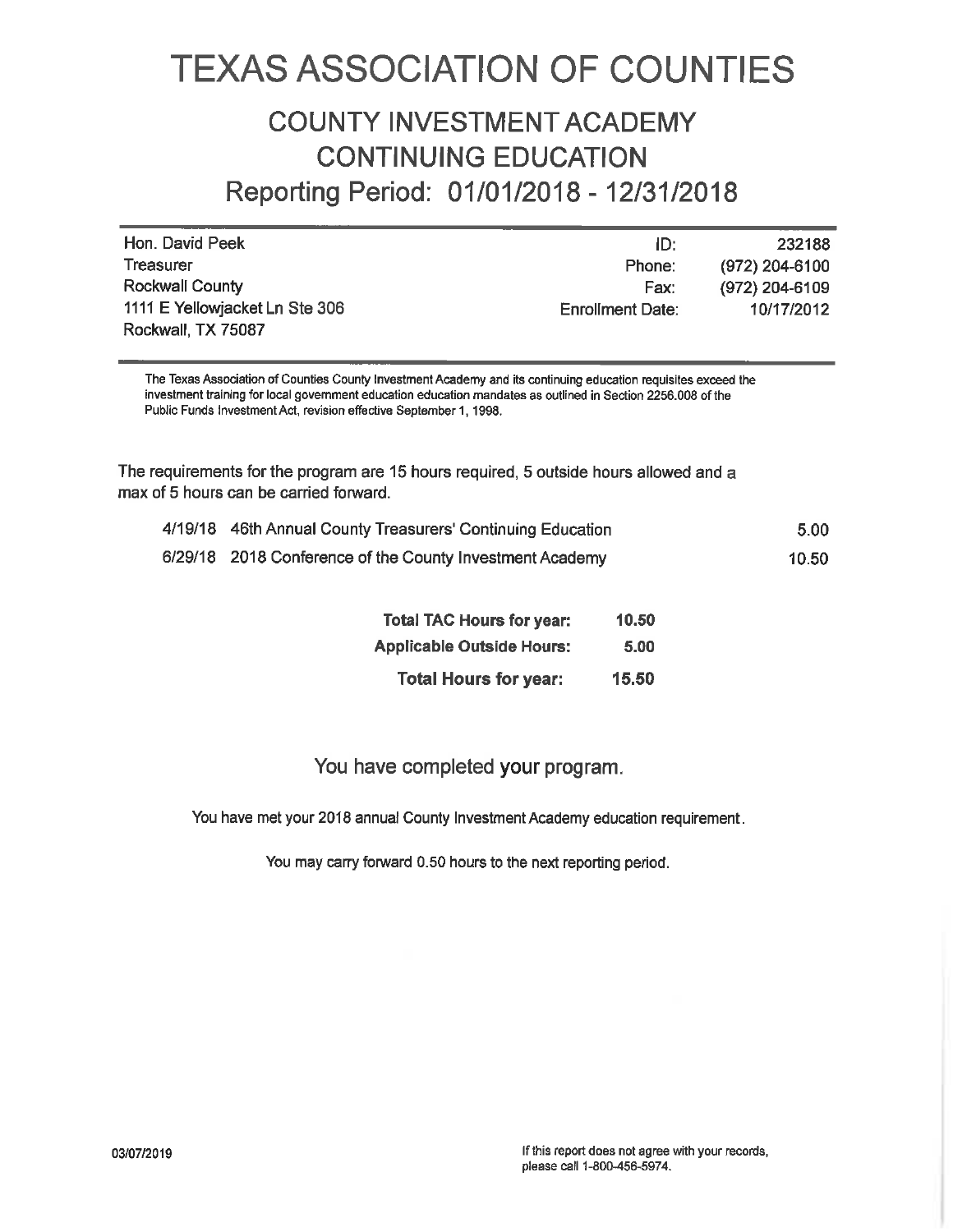**Attachment C**

**To**

**County of Rockwall Investment Policy**

# **Broker/Dealer Certification Form**